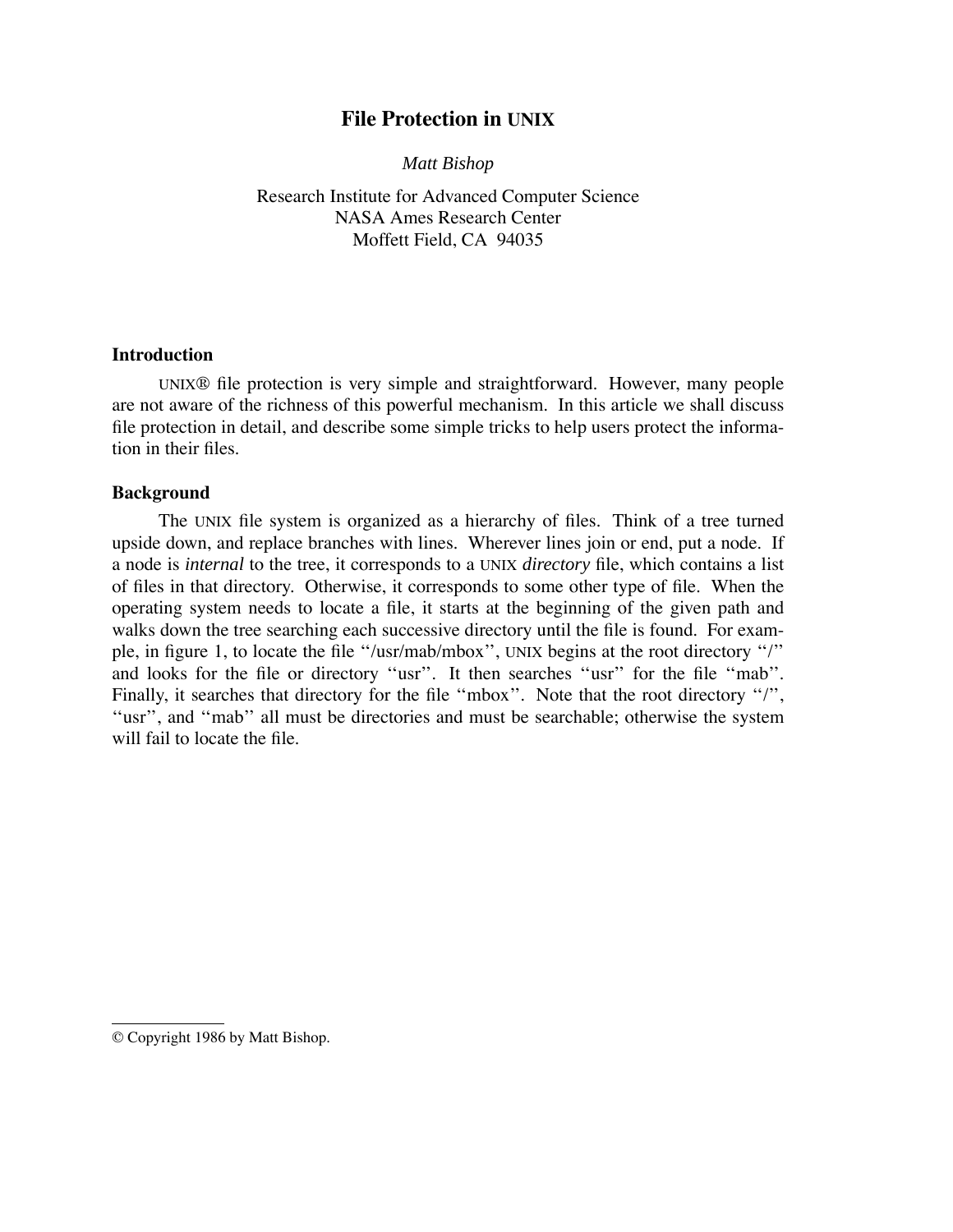

Figure 1. UNIX File System Structure.

UNIX files are *owned* in the sense that a particular user creates them, and they are counted towards that user's disk space. The owner of a file is usually the person who creates it. Every user has a unique identification number, called the *UID*, and when a file is created, the UID of the creator is associated with the file. For example, if my UID is 213, and I create a file named *xxx*, the UID of *xxx* is 213. So, the person with UID 213 (in this case, me) owns the file. Notice the way that last sentence was written. If my UID were changed one day, say to 625, the UID of file *xxx* must also be changed to 625. This can cause problems, because if the administrator changes someone's UID and forgets to change the UID of all his files, the wrong person will have access to them!

The *group* of a file is analogous to the owner of a file. UNIX users are divided into groups, and each group has an identification number called a *GID*. How the GID is assigned to the file varies from system to system − for example, 4.2 BSD UNIX assigns the file the GID of its parent directory, System V UNIX assigns the GID of its owner − but the important fact is that a file can have exactly one GID.

With these preliminaries fresh in our minds, we can now examine the way files are protected.

#### **Permission Bits for Non-Directory Files**

There are twelve permission bits in the protection word of a file; they are customarily divided into groups of three. Let us look at the lower three sets of three bits.

The first set of three bits encodes permissions for the file's owner, the second set, permissions for the members of the file's group, and the third set, permissions for everybody else. (See figure 2.) When someone tries to access the file, UNIX first checks to see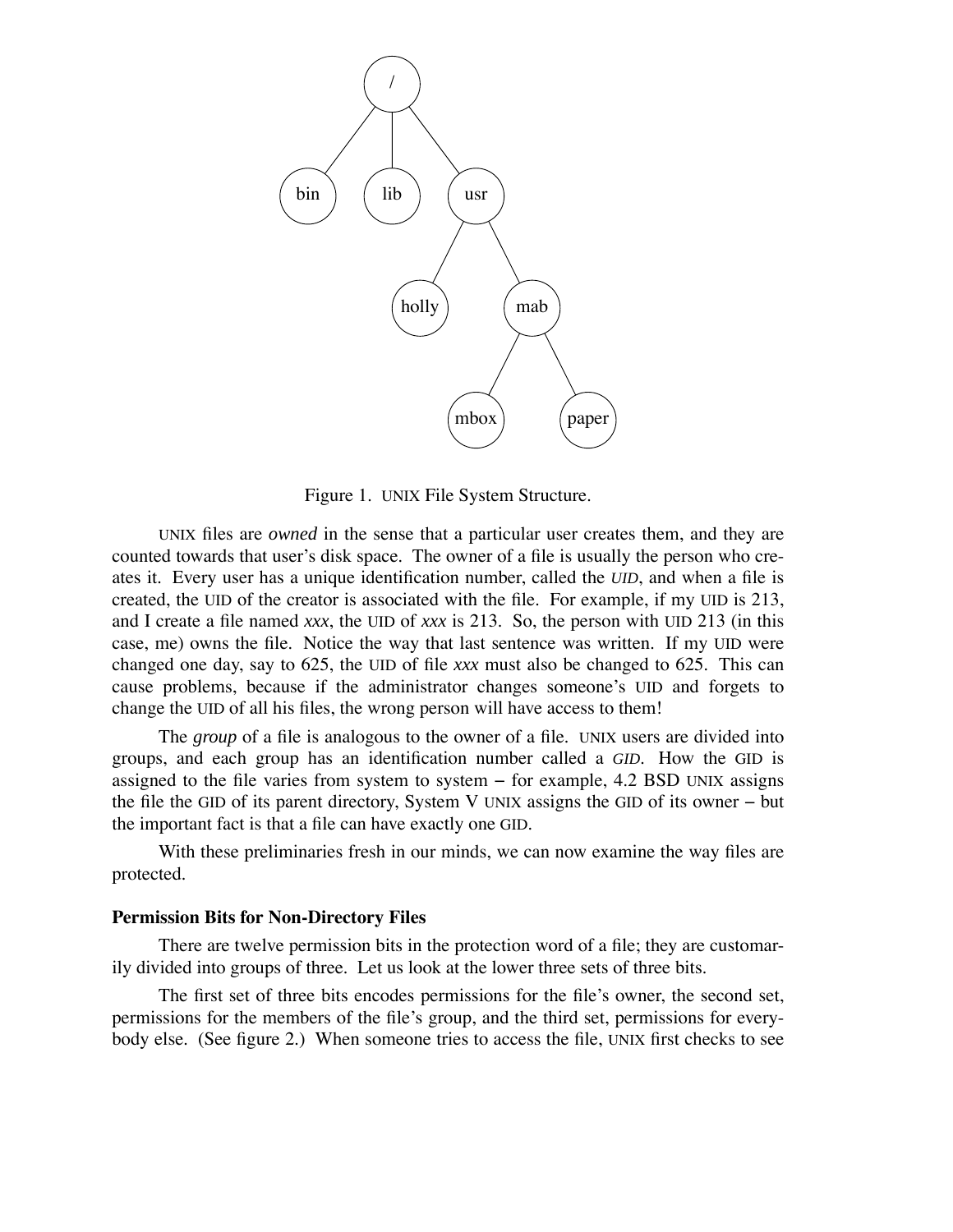if that person is the file's owner and, if not, if that person is a member of the file's group. For example, suppose a file has permissions set so the owner can only read it, and anyone in the file's group can only write it. Even if the owner is a member of the file's group, he will be unable to write on the file. Figure 3 illustrates this procedure.

| permission bits |    |  |            |   |   |            |   |   |            |   |   |
|-----------------|----|--|------------|---|---|------------|---|---|------------|---|---|
| miscellaneous   |    |  | owner bits |   |   | group bits |   |   | group bits |   |   |
| su              | sg |  | r          | W | X |            | W | X |            | W | X |

*Legend* su setuid bit t sticky bit w write bit sg setgid bit r read bit x execute bit

Figure 2. Permission Bits.



Figure 3. How User Permissions Are Determined for a File.

UNIX associates three rights with each file: *read* (the ability to display the contents of the file), *write* (the ability to change the contents of the file), and *execute* (the ability to run the program contained in the file.) The first bit in each triplet of permission bits is set if read permission is granted, the second bit if write permission is granted, and the third bit if execute permission is granted.

Here are some examples. Suppose the lower nine bits of the permission word are 110110100. Split this into sets of three: 110 110 100. So, the owner of the file can read or write the file, the members of the group of the file can read or write the file, and anyone else can only read the file. As another example, suppose the file's permission bits were 111101101; following the above procedure, the owner can read, write, and execute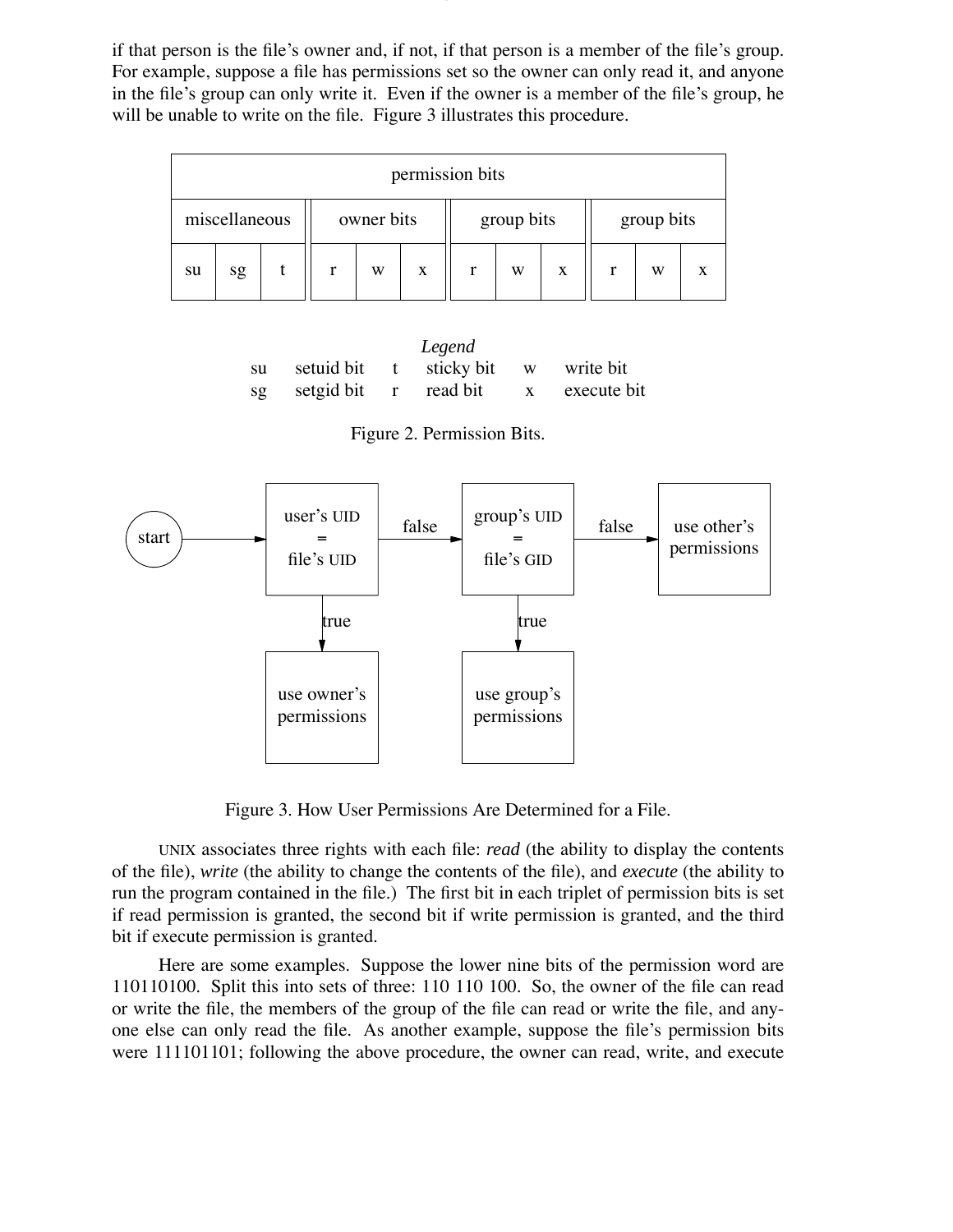the file, and anyone else can read and execute the file (but not write it.)

As you can gather from the above paragraph, writing permission bits in binary is painful and hard to read. Since permission bits are grouped into sets of three, and octal digits correspond to three binary digits each, permission bits are written as a string of octal digits. So, ''110110100'' would normally be written as ''664'', and ''111101101'' as ''755''.

We have not discussed the highest three bits of the permission bits. The first two are the *setuid* and *setgid* bits. Normally, when a program is executed, the UID and GID of that process are those of the person executing the program. However, if the setuid bit is set, the UID of the process will be that of the owner of the file. Similarly, if the setgid bit is set, the GID of the process will be that of the owner of the file.

For example, suppose a file owned by *mab* has the setuid bit set. User *holly* executes that file. The resulting process will have *mab*'s UID rather than that of *holly*. Had the setuid bit not been set, the resulting process would have had *holly*'s UID.

The third bit in this group is called the *sticky bit*, and on many systems can only be set by the superuser. It simply prevents the program text from leaving main memory once it has been placed there, and is used to keep heavily-used programs in main memory. This speeds the program's startup time noticeably on many systems.

#### **Permissions for a Directory File**

Although the permission bits are called the same for both directory and non-directory files, the interpretation of the three rights is somewhat different for directory files. *Reading* a directory means being able to find out what files are in that directory. *Writing* a directory means being able to create new files, or delete existing ones, in that directory. *Executing* a directory means being able to search that directory to see if a named file is contained in that directory.

Let's look at an example. Suppose the directory ''usr'' contains three subdirectories called ''bin'', ''mab'', and ''src''. (See figure 4.) If you can read ''usr'', saying

ls usr

will print

bin mab src

If you do not have execute permission on ''usr'', and you say

```
ls usr/bin
```
you will get the error message "usr/bin not found". (In fact, if you don't have search permission on ''usr'', and you type

ls usr

you will get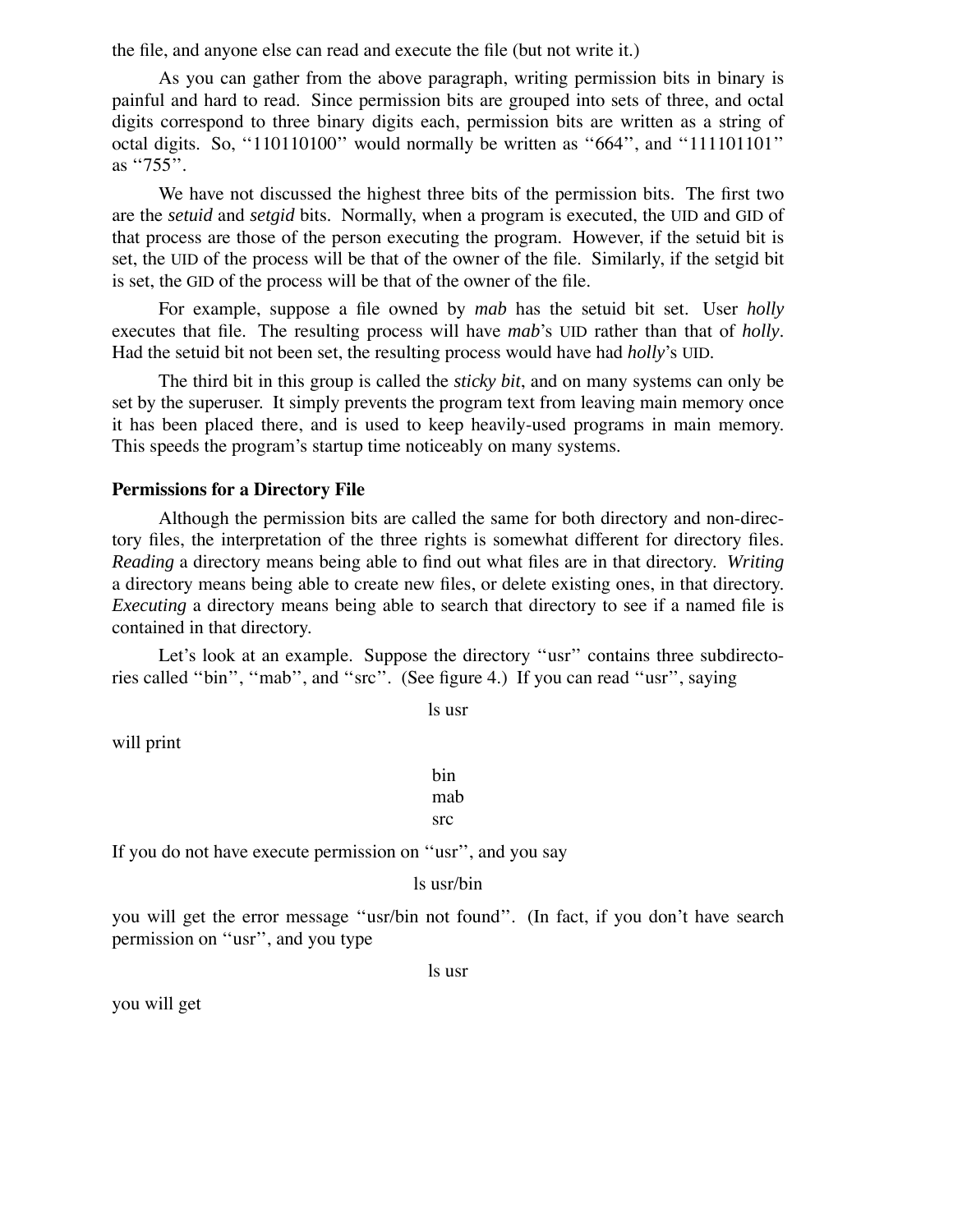usr/bin not found usr/mab not found usr/src not found

because ''ls'' cannot obtain any information about the three subdirectories other than their names!)



Figure 4. Sample File System.

## **The** *chmod***(1) Command**

How do you change the permission mode of a file? The command *chmod*(1) exists for this purpose. Its general format is

chmod *permission\_mode filenames ...*

The *permission\_mode* can be in one of two forms. The first one is the permission mode you want to assign; it *must* be in octal. For example,

### chmod 4755 rogue

makes the file *rogue* readable and executable by everyone on the system, writable only by the owner, and setuid to the owner of that file. As another example,

### chmod 644 rogue.help

makes *rogue.help* readable by everyone on the system and writable only by the owner.

The second form exists only on some systems; look in the manual to see if it will work on yours. The form is

### chmod *who op permission filename ...*

*Who* is one of **u** (for ''user's permission''), **g** (for ''group's permission''), *o* (for ''others' permission''), or *a* (for ''all users' permission''). *Op* indicates how rights are to be assigned; **+** means the permissions are to be added to those already there, **−** means the permissions are to be taken away from those already there, and  $\equiv$  means the permissions are to replace those already there. *Permission* is the code letter for the desired permission; they are **r** (for "read"), **w** (for "write"), **x** (for "execute"), **s** (for "set"; if used with **g** it means "setgid", and if used with **u** it meand "setuid), and **t** (for "sticky").

Let's suppose, in the example with *rogue*, the file originally was mode 664 (that is, readable by all users but writable only by the owner and members of the group.) To